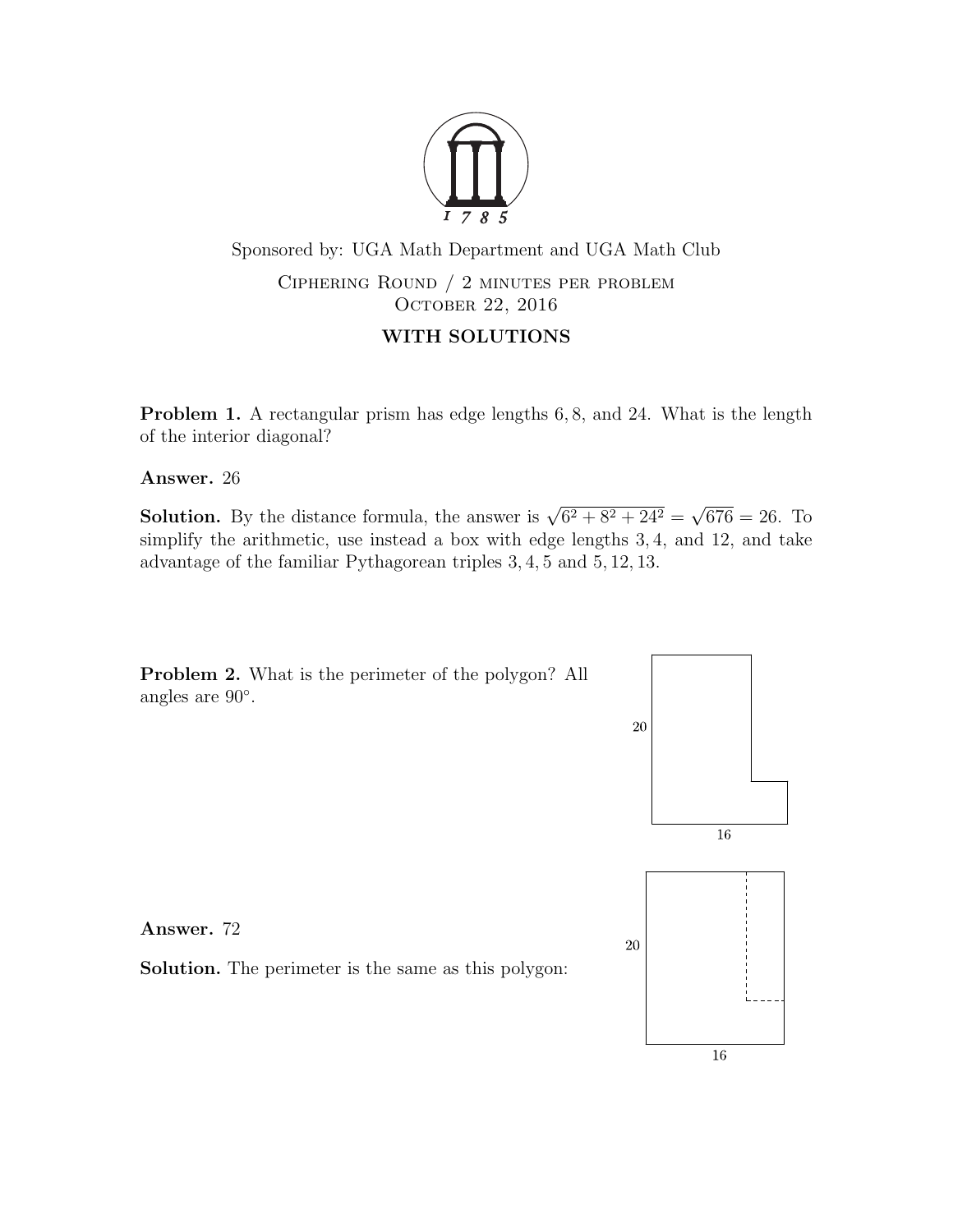Problem 3. Start with a square. Connect the midpoints of adjacent sides to form a second square. Connect the midpoints of the second square to form a third square. What is the ratio of the area of the first square to the area of the third?

## Answer. 4

Solution. In the diagram to the right, the areas of the two shaded triangles are equal. This shows that the area of the nth square is twice the area of the  $(n+1)$ st, and so the area of the *n*th square is  $2^k$  times the  $(n + k)$ th. This question is the  $k = 2$  case.

Problem 4. What is the area of the shaded region? The curves are arcs of circles of radius 1, centered at the vertices, and the triangle has side lengths 3, 4, 5.

**Answer.** 
$$
6 - \frac{\pi}{2}
$$
 or  $\frac{12 - \pi}{2}$ 

**Solution.** The area of the triangle is  $\frac{1}{2} \cdot 3 \cdot 4 = 6$ . The three circular sectors combine for an angle of 180<sup>°</sup>, and so their combined area is  $\frac{1}{2}\pi \cdot r^2 = \frac{\pi}{2}$  $\frac{\pi}{2}$ . So the total area is  $6-\frac{\pi}{2}$  $\frac{\pi}{2}$ .

**Problem 5.** Solve for  $x$ :

$$
e^{2x} - 4e^{x+1} + 4e^2 = 0.
$$

**Answer.**  $ln(2e)$  or  $1 + ln(2)$ 

**Solution.** This factors as  $(e^x - 2e)^2$ , and so  $e^x = 2e$ , i.e.,  $x = \ln(2e) = 1 + \ln(2)$ .

Problem 6. 10 apples and 5 bananas cost \$45. 5 apples and 10 bananas cost \$30. What is the difference between the price of an apple and the price of a banana?





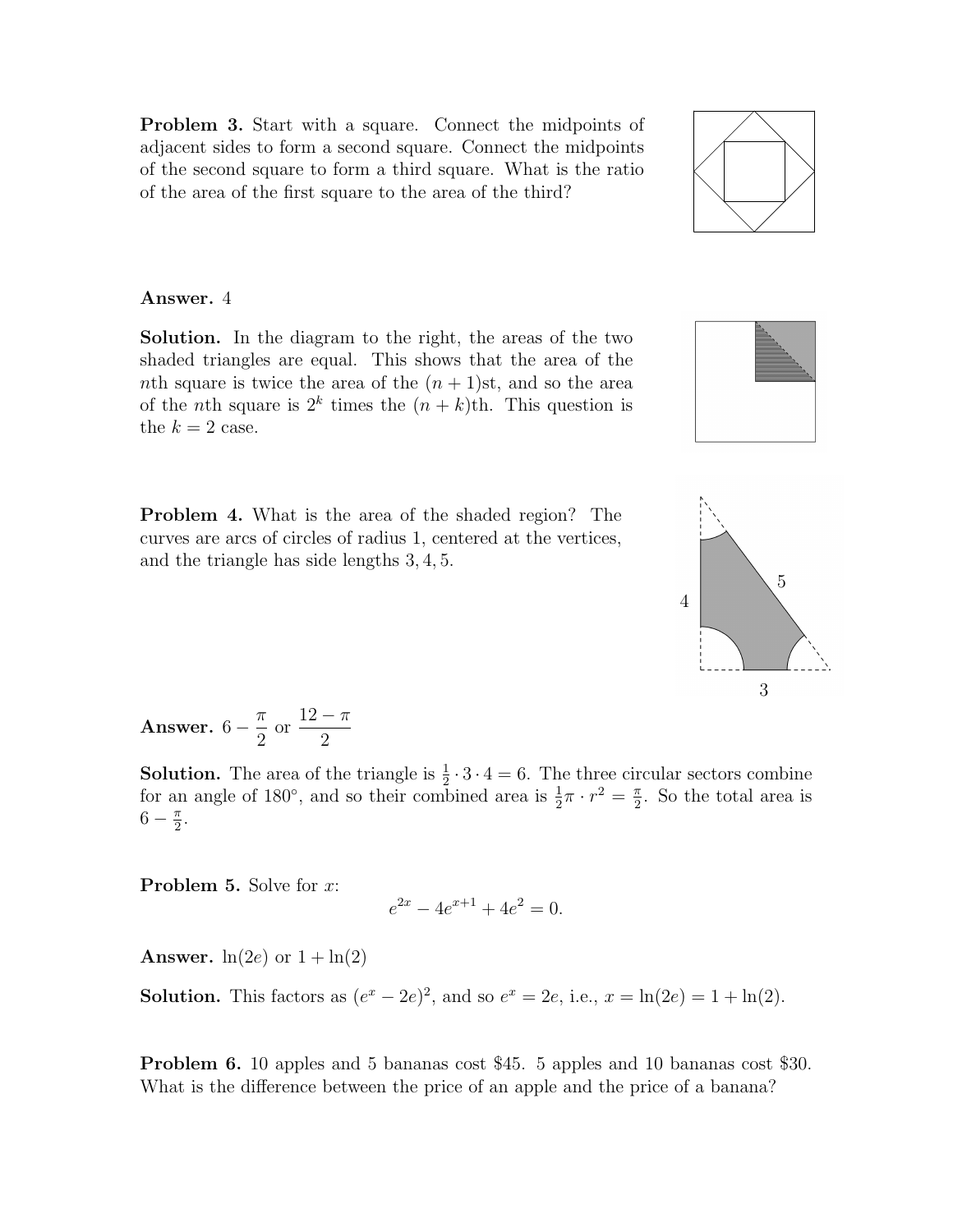Answer. \$3 (i.e., 3 dollars)

**Solution.** Let A be the cost of an apple and B the cost of a banana. The given information shows that

$$
10A + 5B = 45,
$$
  

$$
5A + 10B = 30.
$$

Subtract, then divide by 5:

$$
5A - 5B = 15,
$$
  

$$
A - B = 3.
$$

Note that we did not need to solve for A and B individually.

**Problem 7.** If you know that the real number x is closer to 10 than to 15, and closer to 3 than to 2, what is the length of the interval in which  $x$  can lie?

Answer. 10

**Solution.** "Closer to 10 than to 15" simply means  $x < 12.5$ . Similarly, "closer to 3 than to 2" means  $x > 2.5$ . So x lies in the interval  $(2.5, 12.5)$ , which has length 10.

**Problem 8.** Mo gave a 10 question quiz to 40 students. So far he has graded all of the questions on  $\frac{1}{5}$  of the quizzes, and  $\frac{1}{5}$  of the questions on the rest of the quizzes. What percentage of the questions has he graded?

Answer. 36%

Solution. You can simply compute the number of questions (out of 400 total) that have been graded:

all of the questions on 
$$
\frac{1}{5}
$$
 of the quizzes:  $10 \cdot \frac{1}{5} \cdot 40 = 80$ .  
 $\frac{1}{5}$  of the questions on the rest of the quizzes:  $(\frac{1}{5} \cdot 10) \cdot (\frac{4}{5} \cdot 40) = 64$ .

So he's graded  $\frac{144}{400} = 36\%$  of the questions.

Alternatively, you can think in terms of probability. A problem has not been graded if it's not on one of the quizzes that's been completely graded  $(p = 4/5)$  and it's not in the  $1/5$  of the problems on each test that have been graded (also  $p = 4/5$ ). So it's not been graded with probability  $(4/5)^2 = 16/25 = 64\%$ ; i.e., 36\% of problems have been graded.